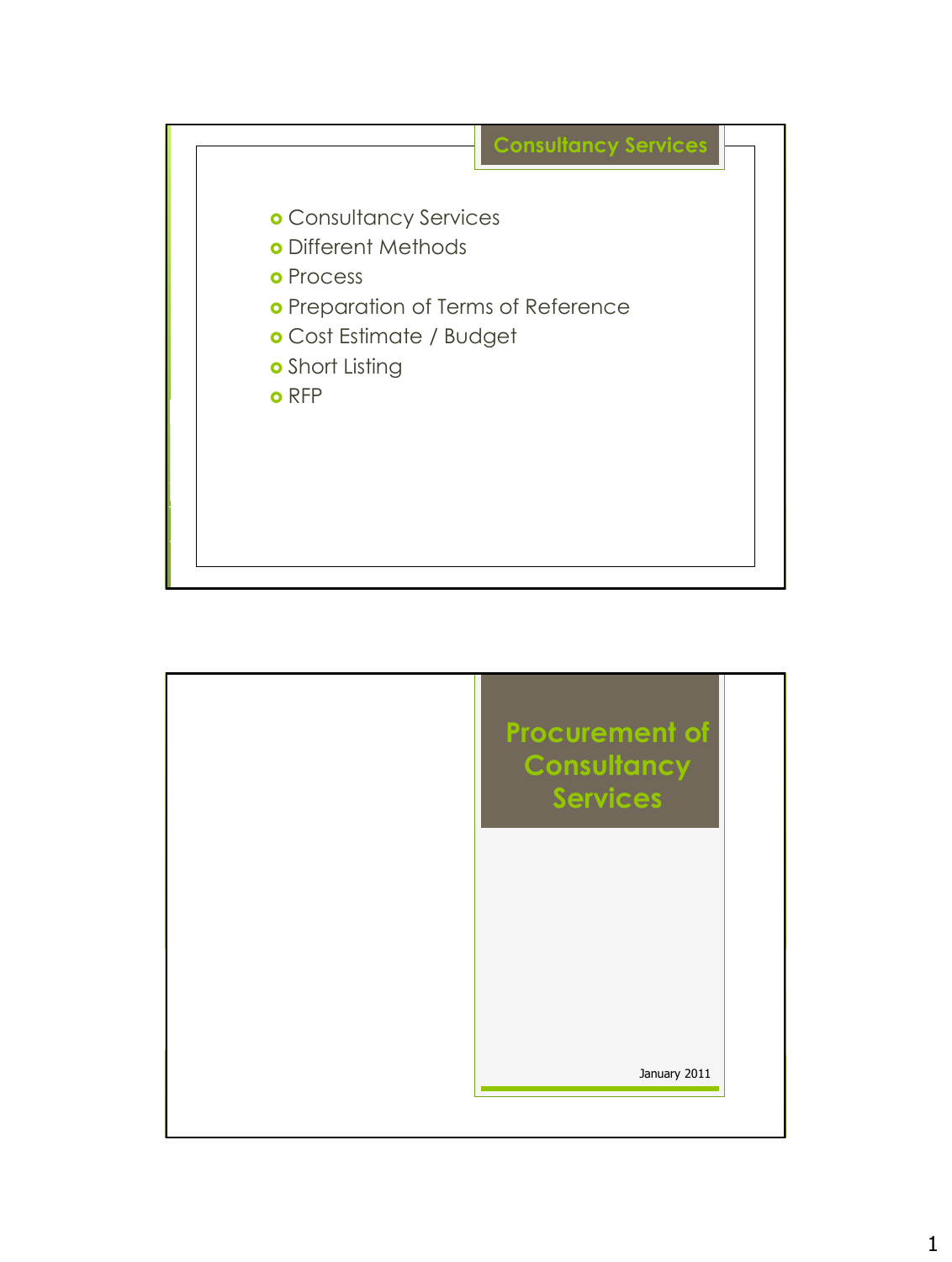

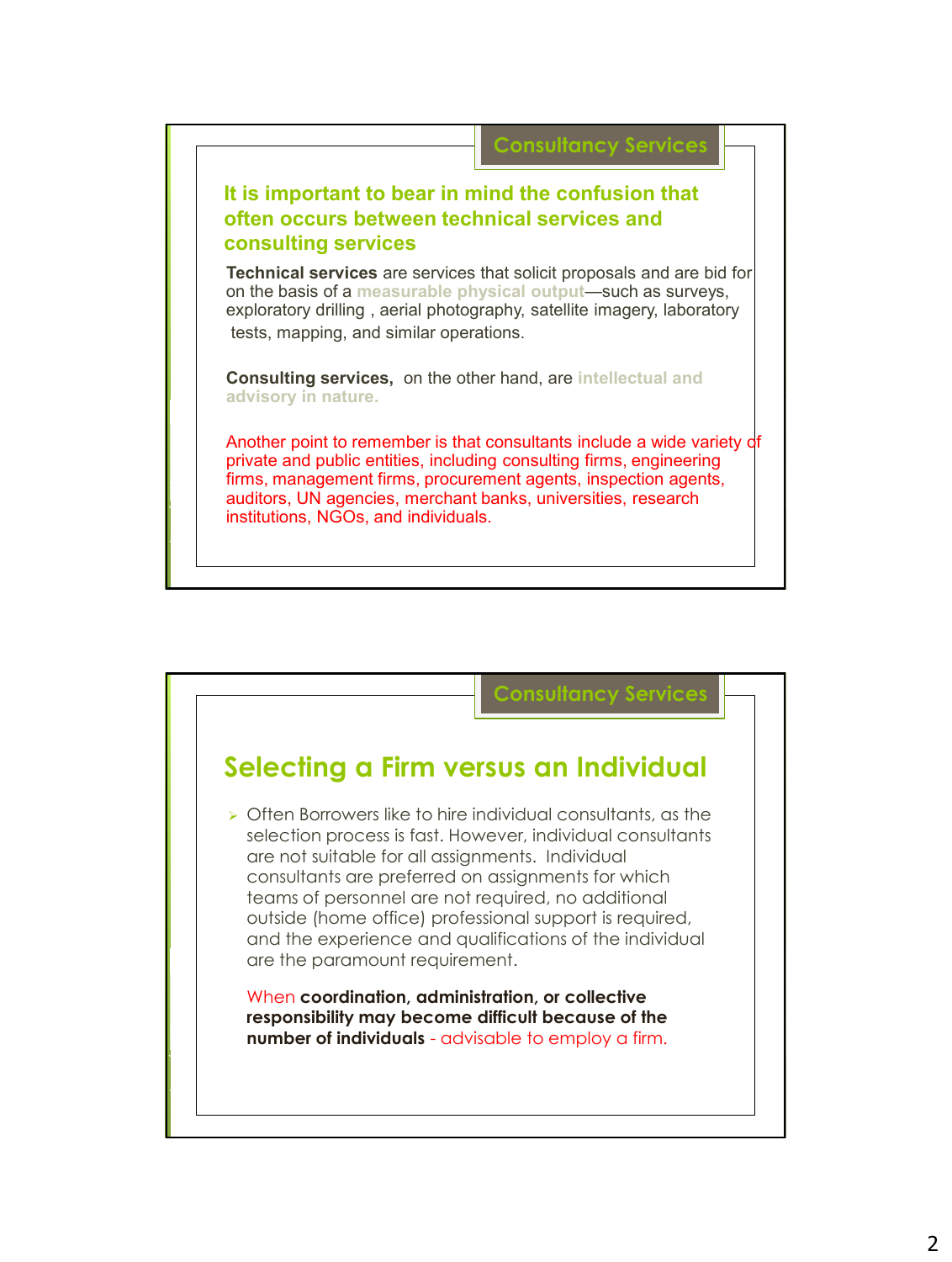

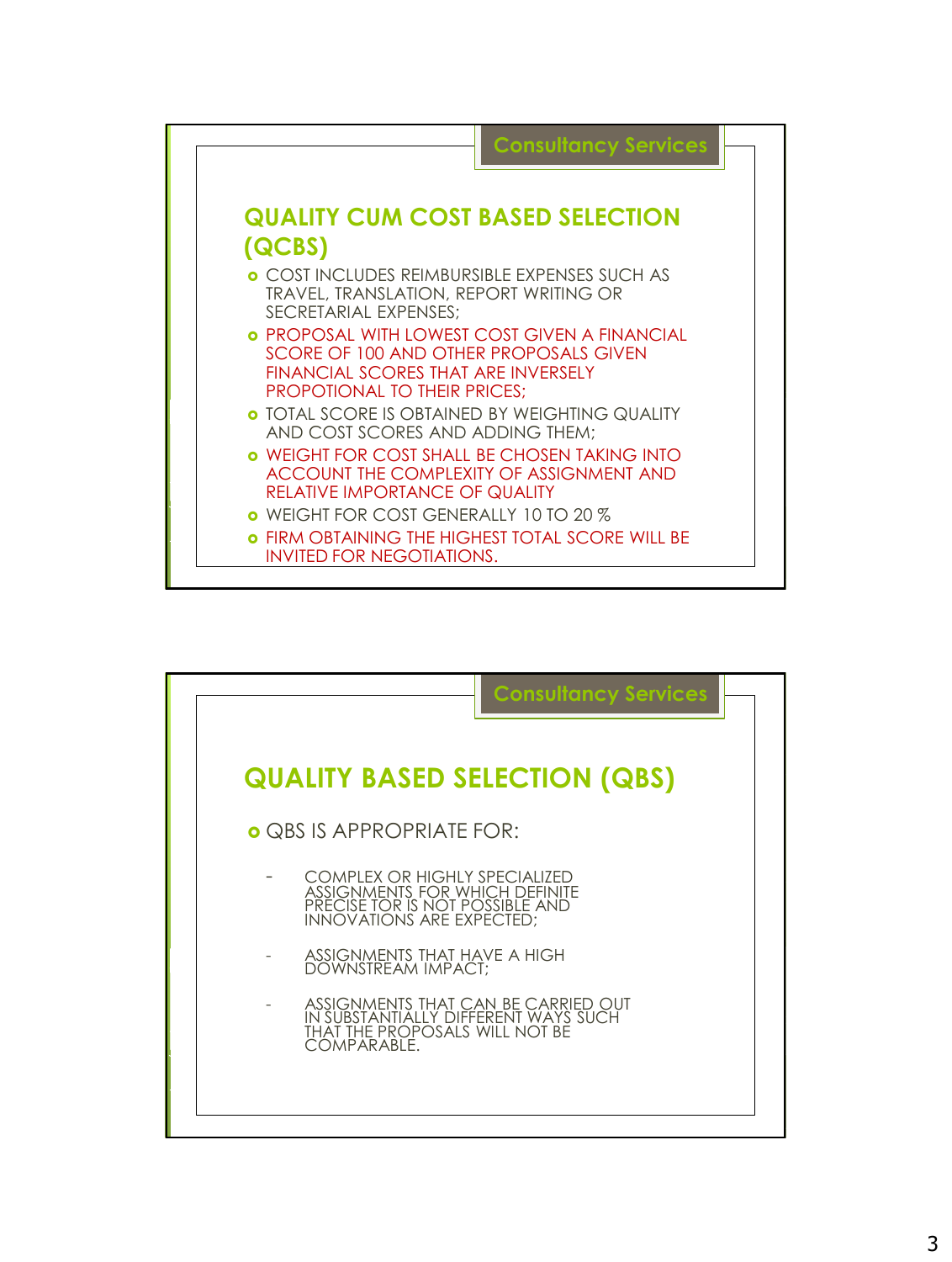

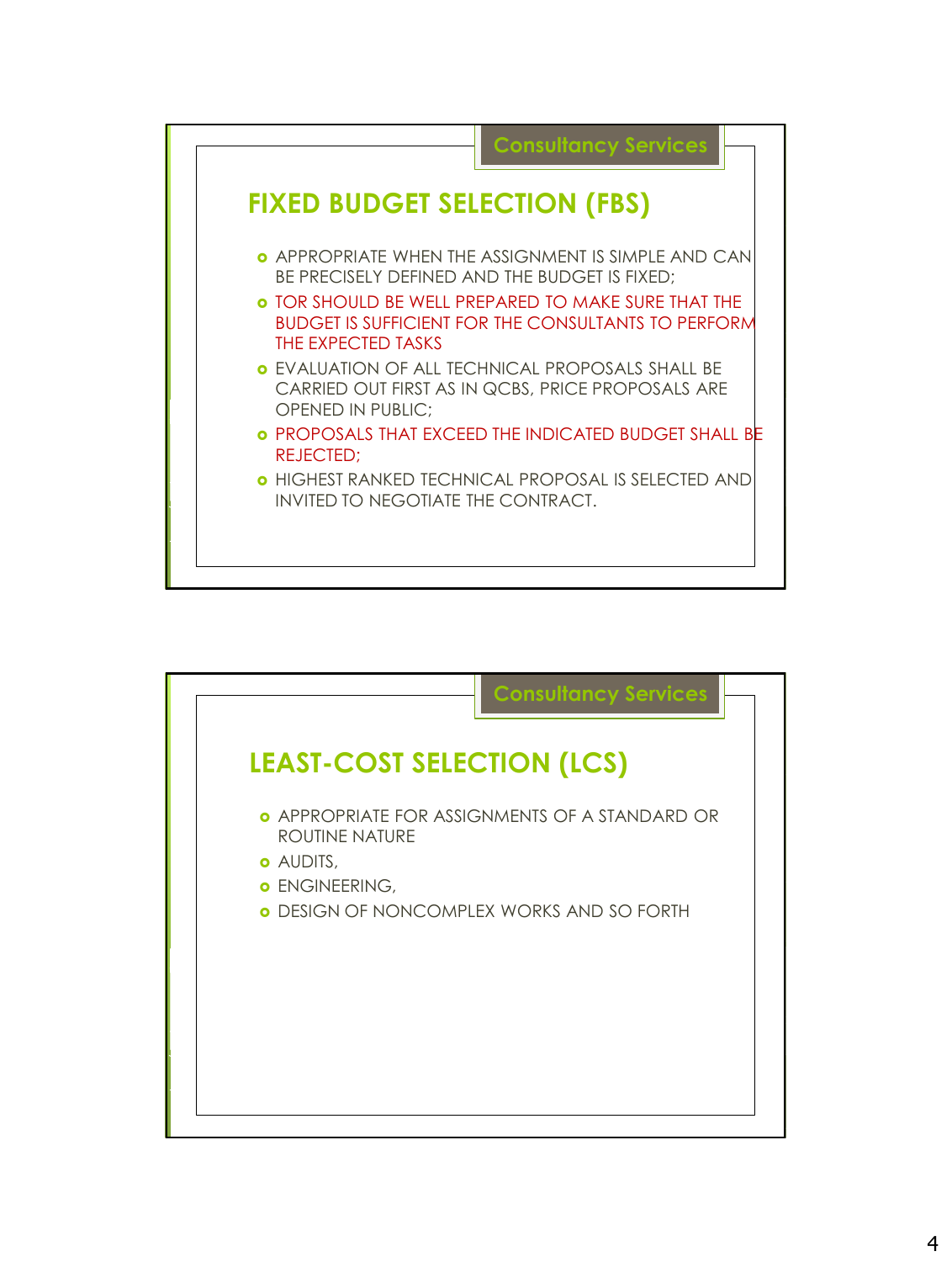

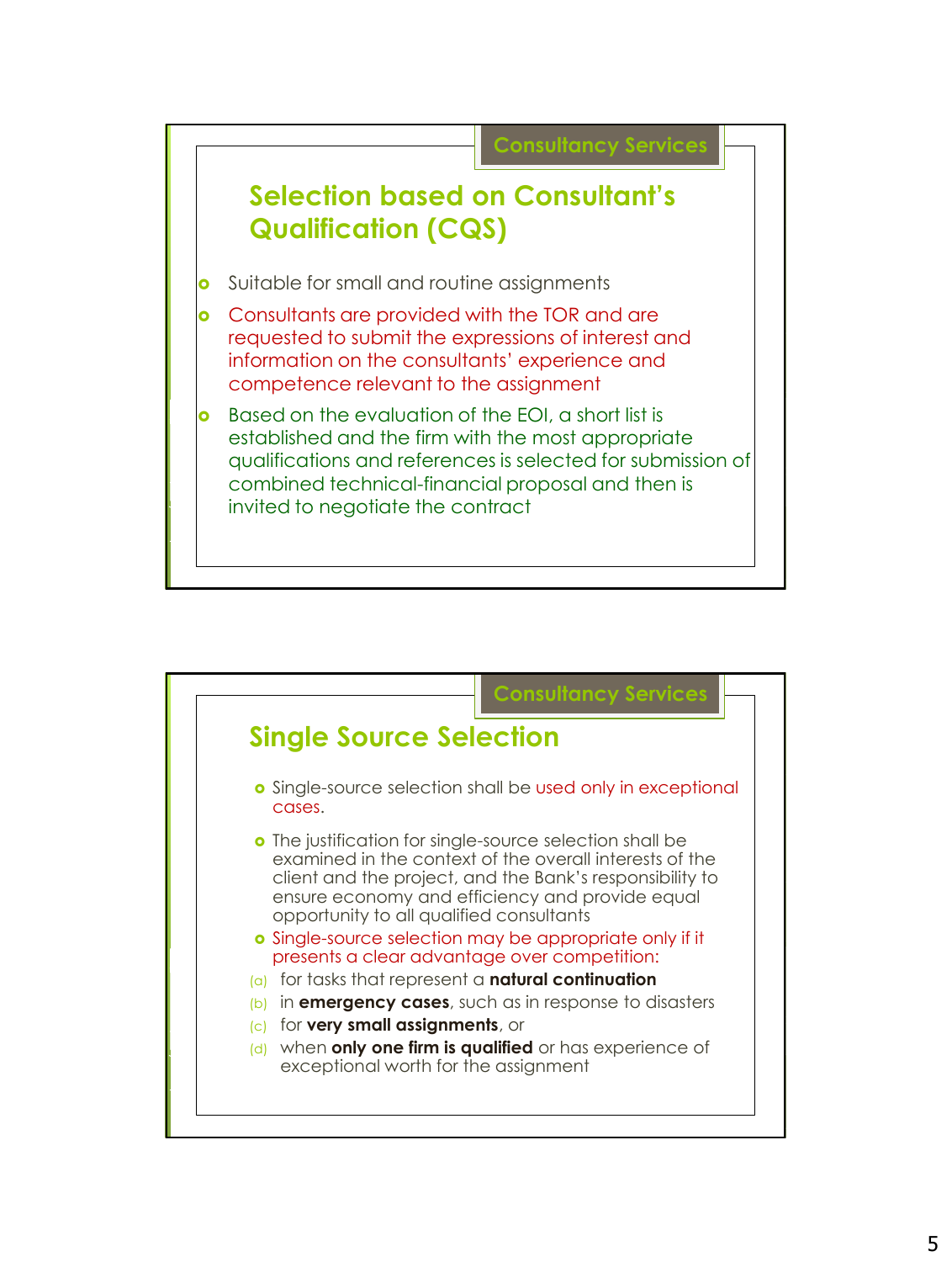

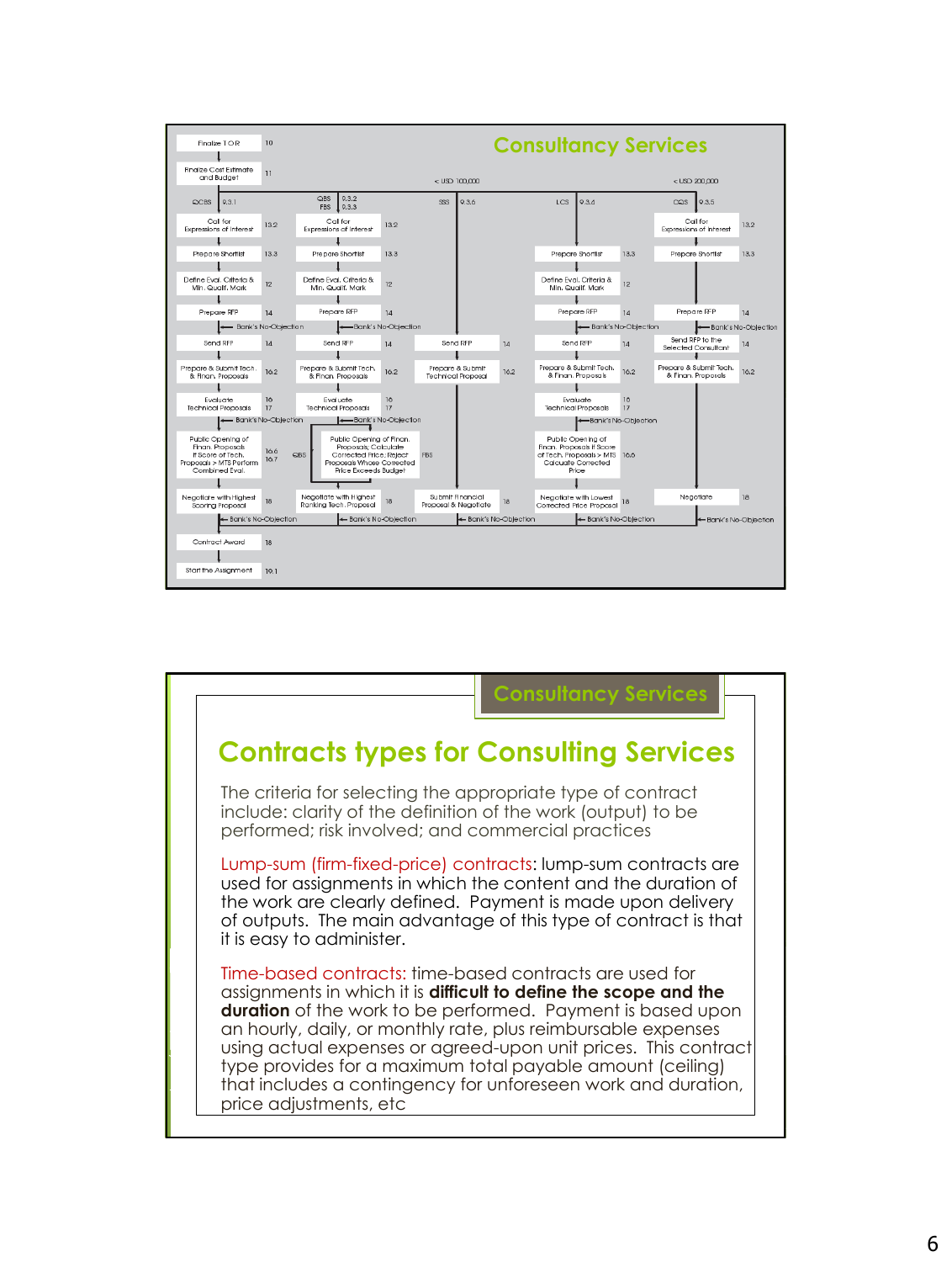

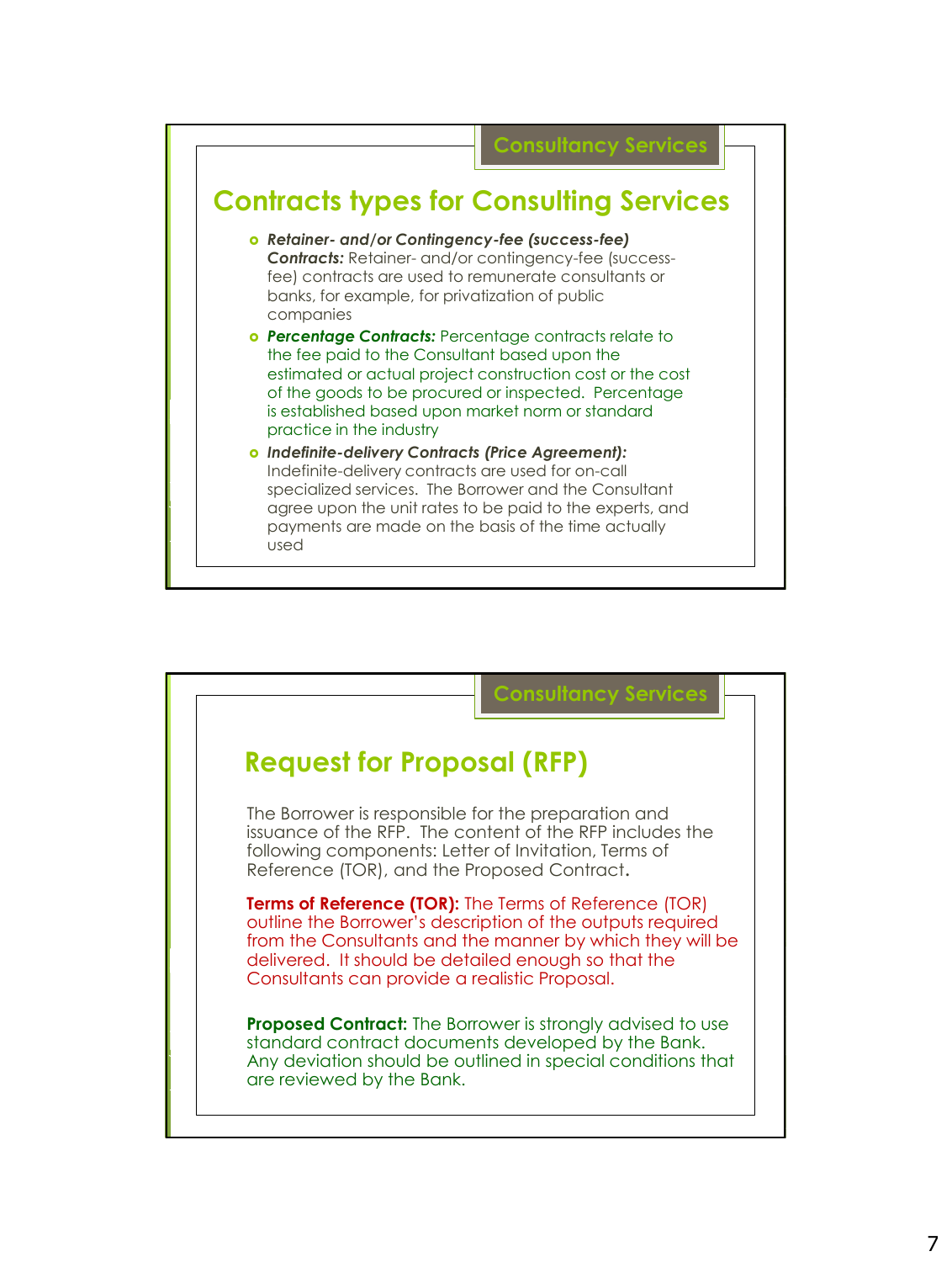

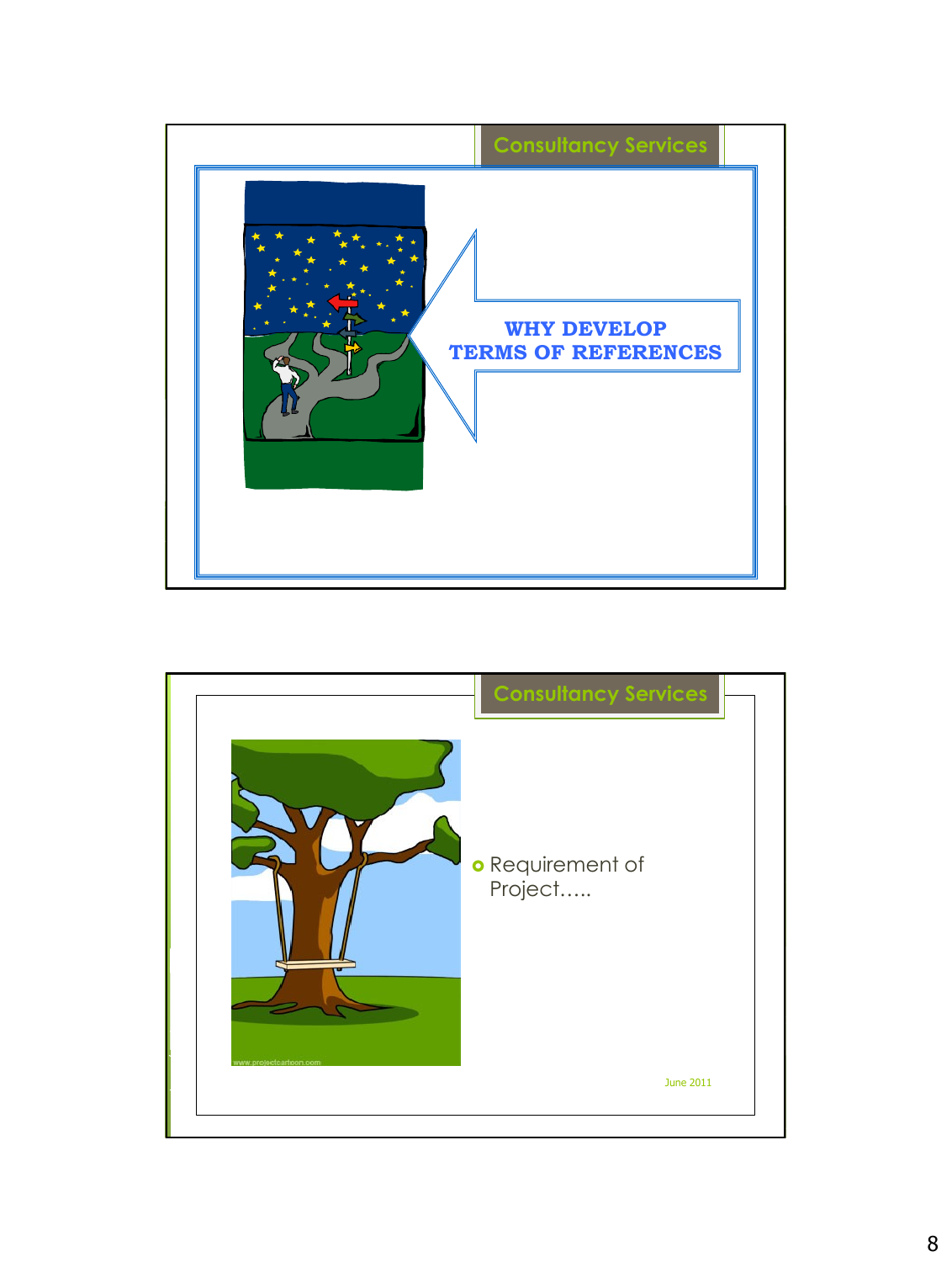

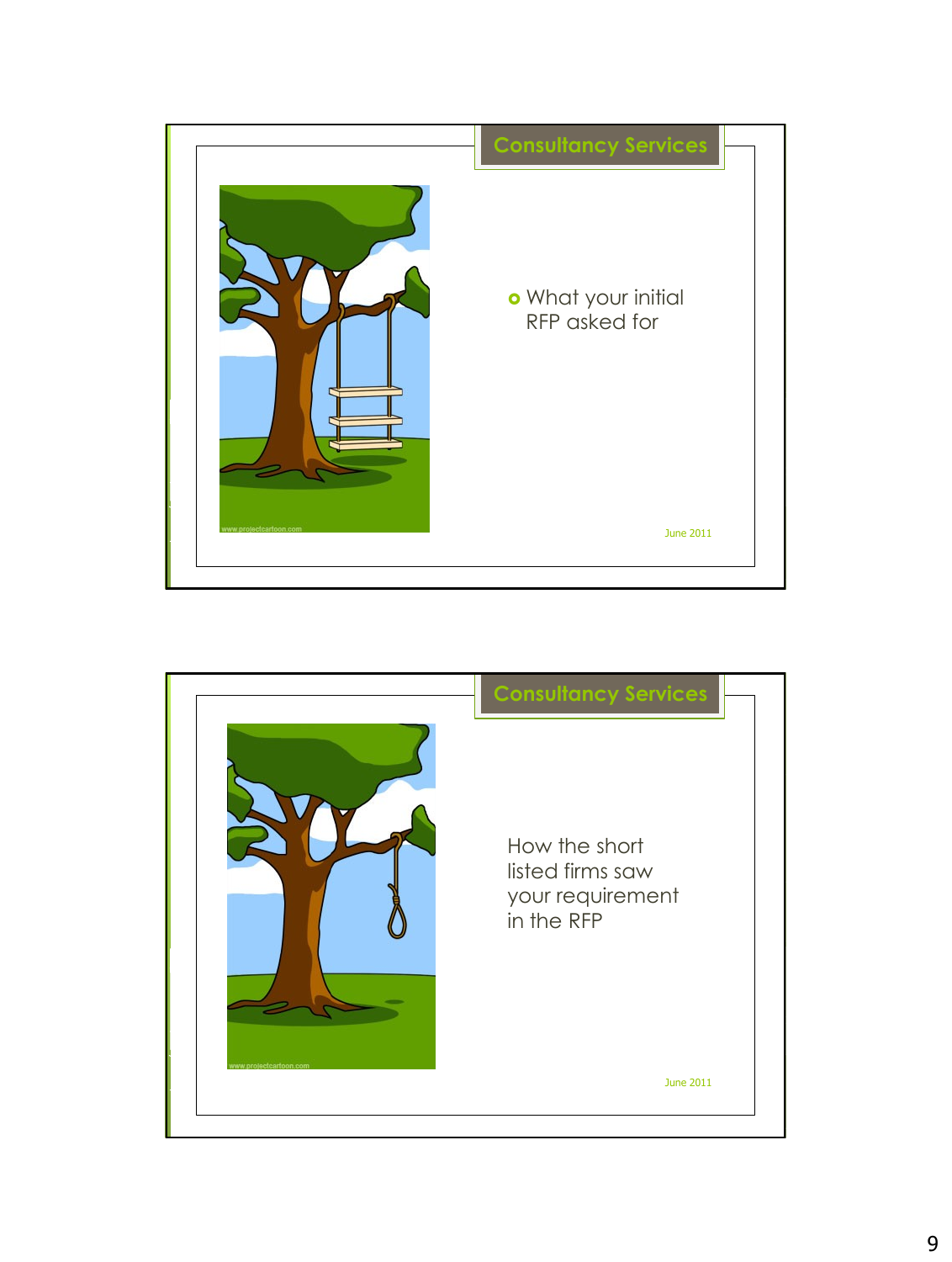

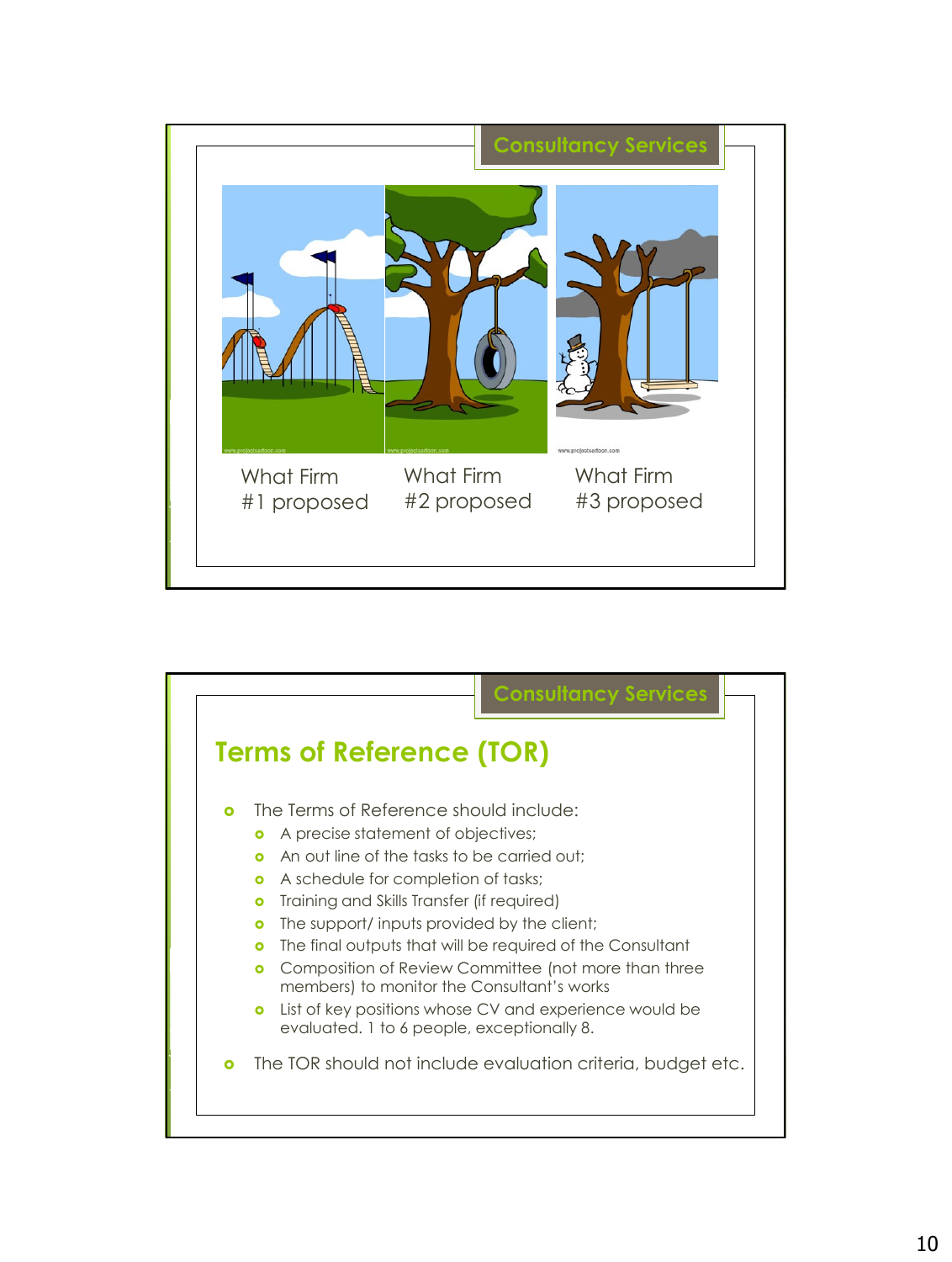

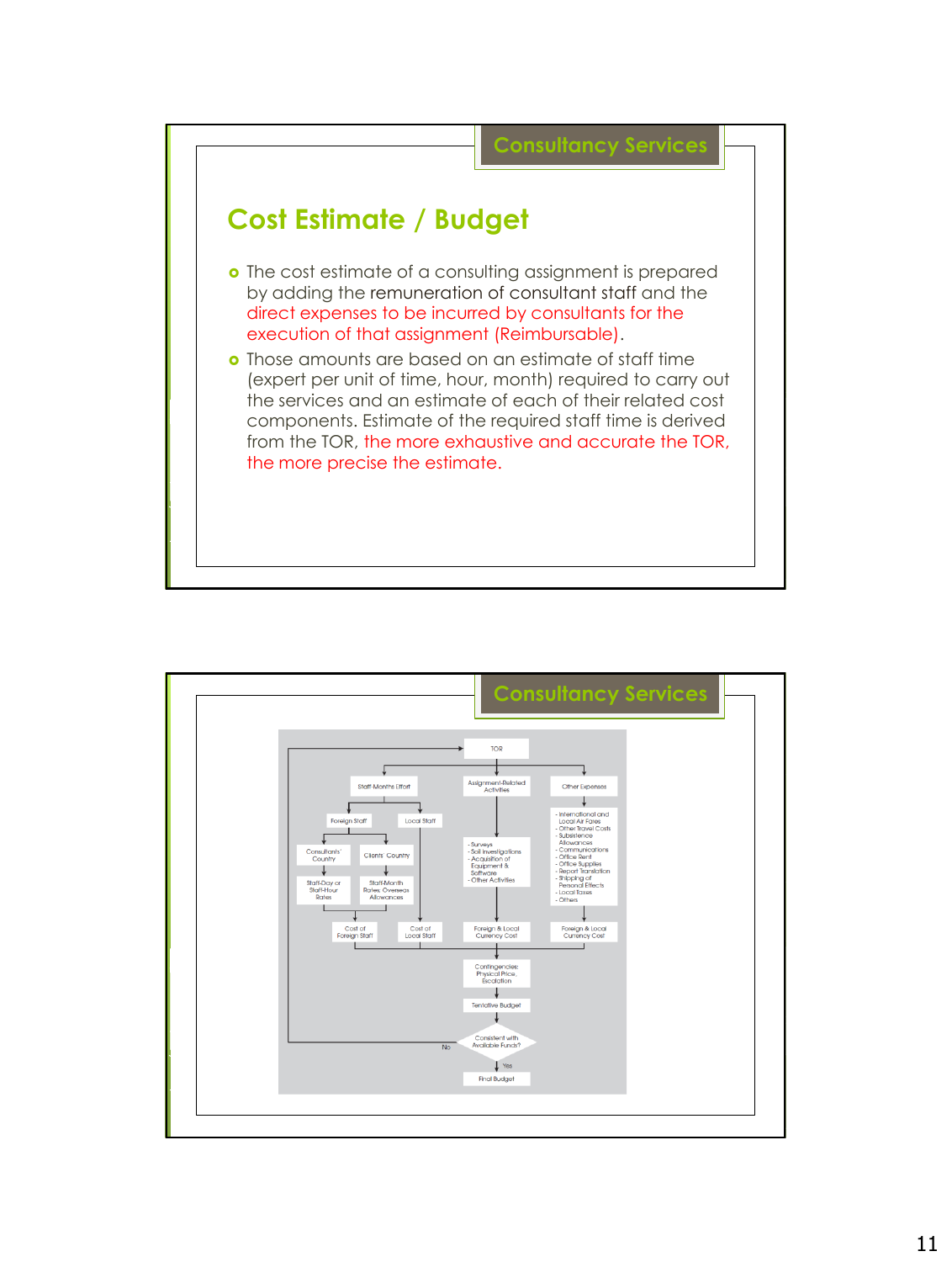|       | <b>Technical Evaluation Criteria</b>                                                                                |          |
|-------|---------------------------------------------------------------------------------------------------------------------|----------|
| (i)   | <b>Specific experience of the consultants</b><br>related to the Assignment.                                         | 5 to 10  |
| (ii)  | Adequacy of the proposed work plan and<br>methodology in responding to the<br>TOR. [Sub-criteria - not more than 3] | 20 to 50 |
| (iii) | Qualifications and competence of the key<br>staff for the Assignment. [Weightage<br>for various key staff]          | 30 to 60 |
| (iv)  | Suitability of the transfer of knowledge<br>program (training). [Sub-criteria - not<br>more than 31                 | 0 to 10  |
| (v)   | Local participation (As reflected by<br>nationals among key staff presented<br>by foreign and local firms).         | 0 to 10  |
| Total |                                                                                                                     | 100      |

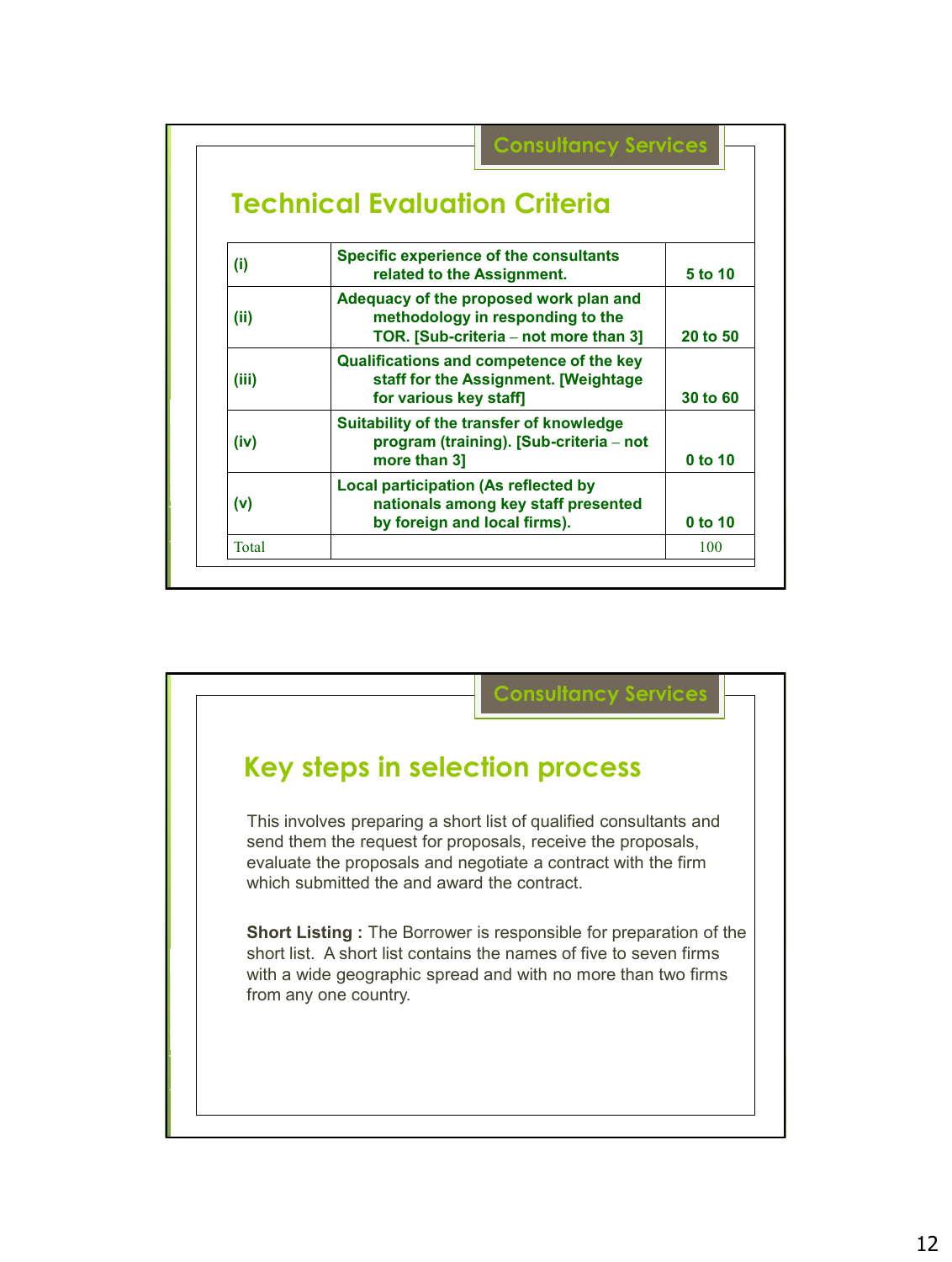

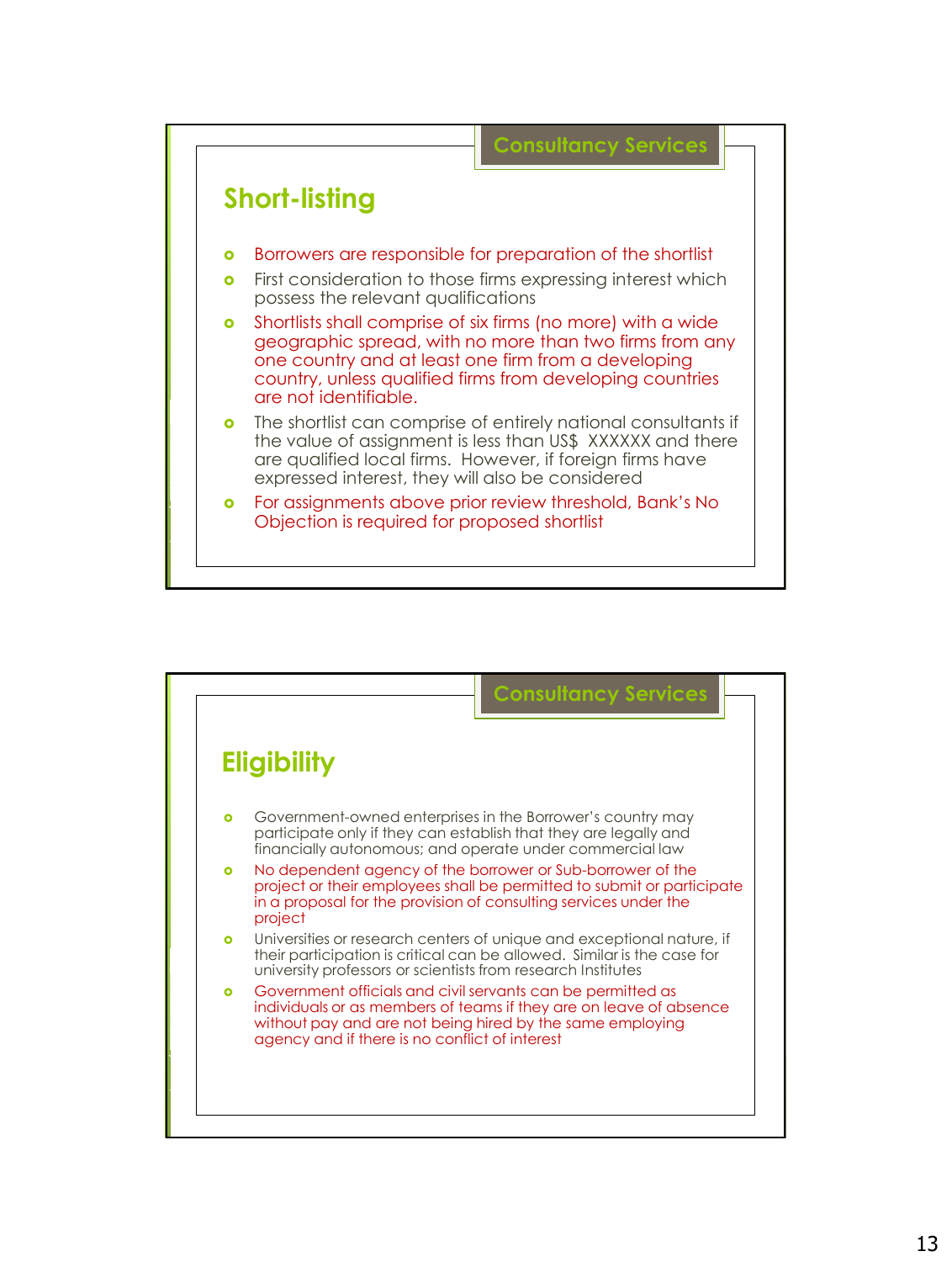

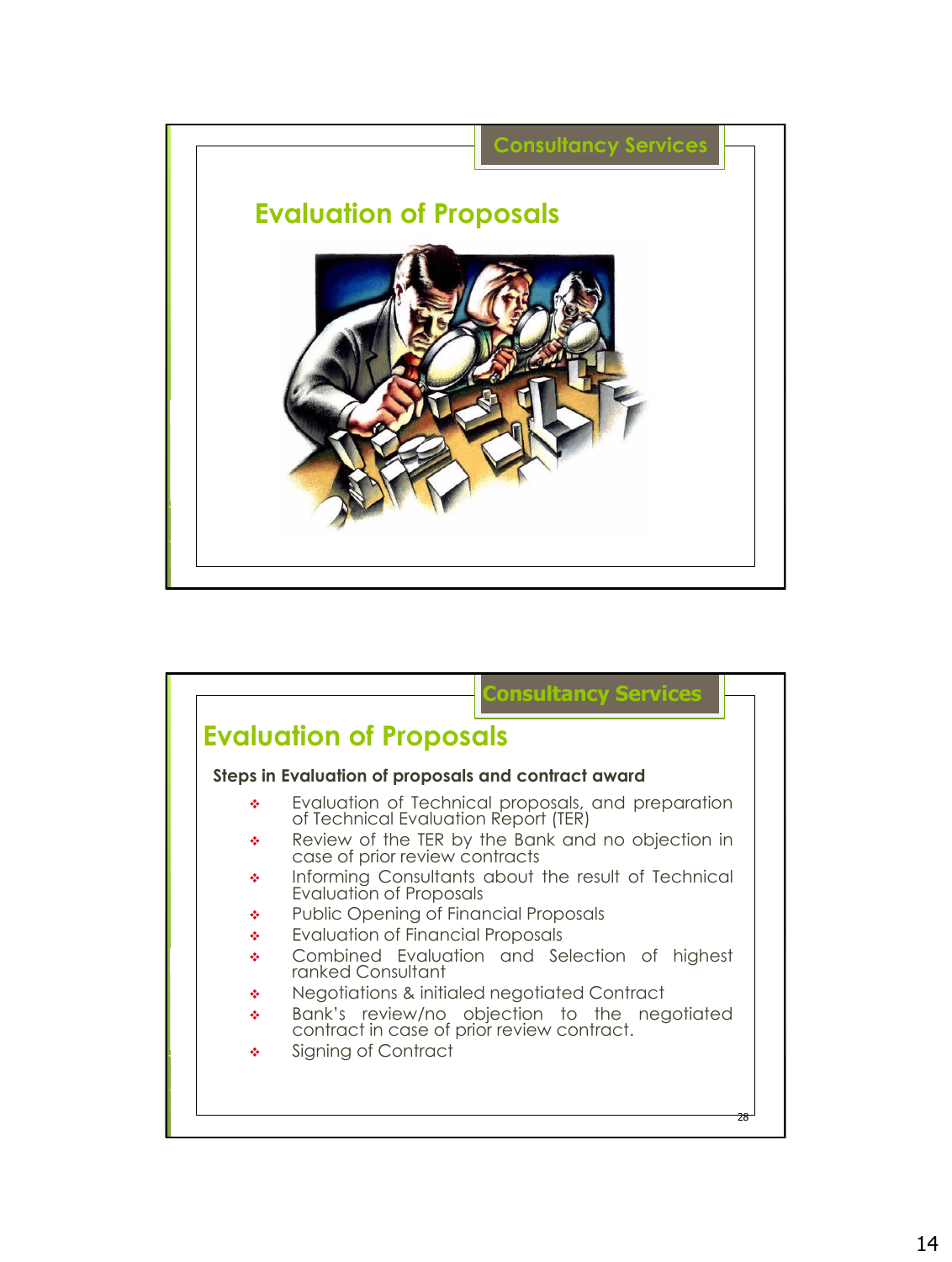

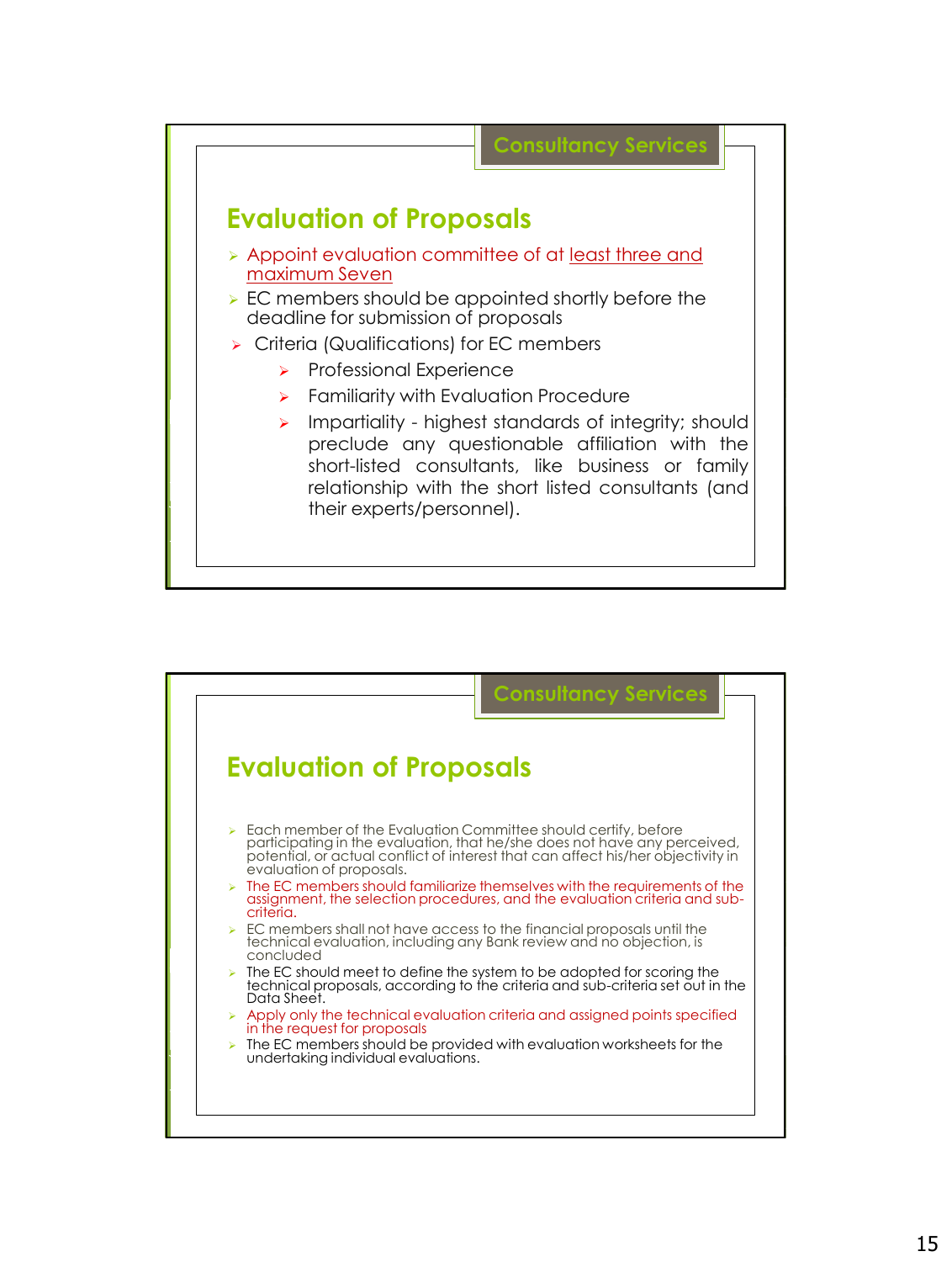

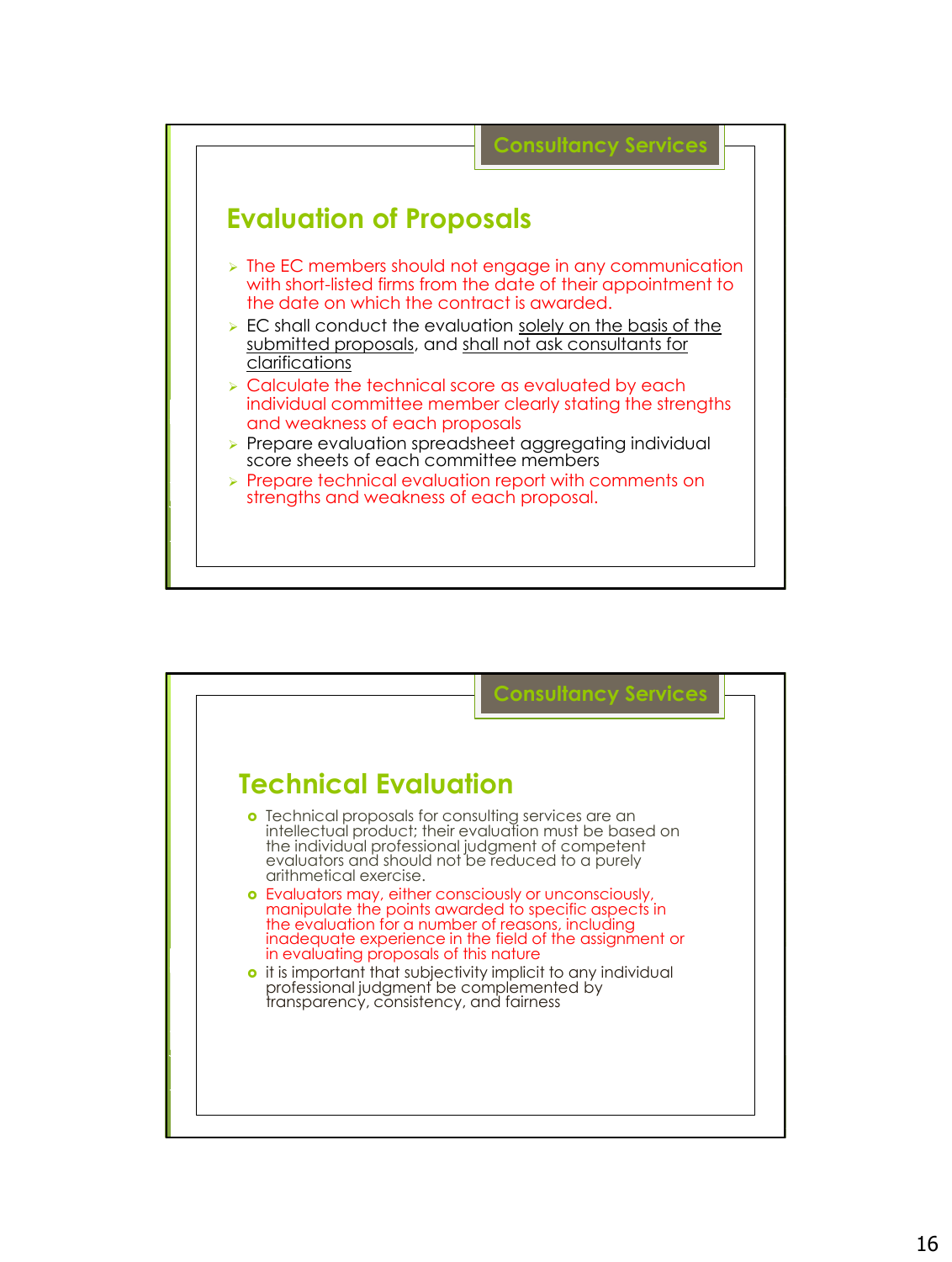